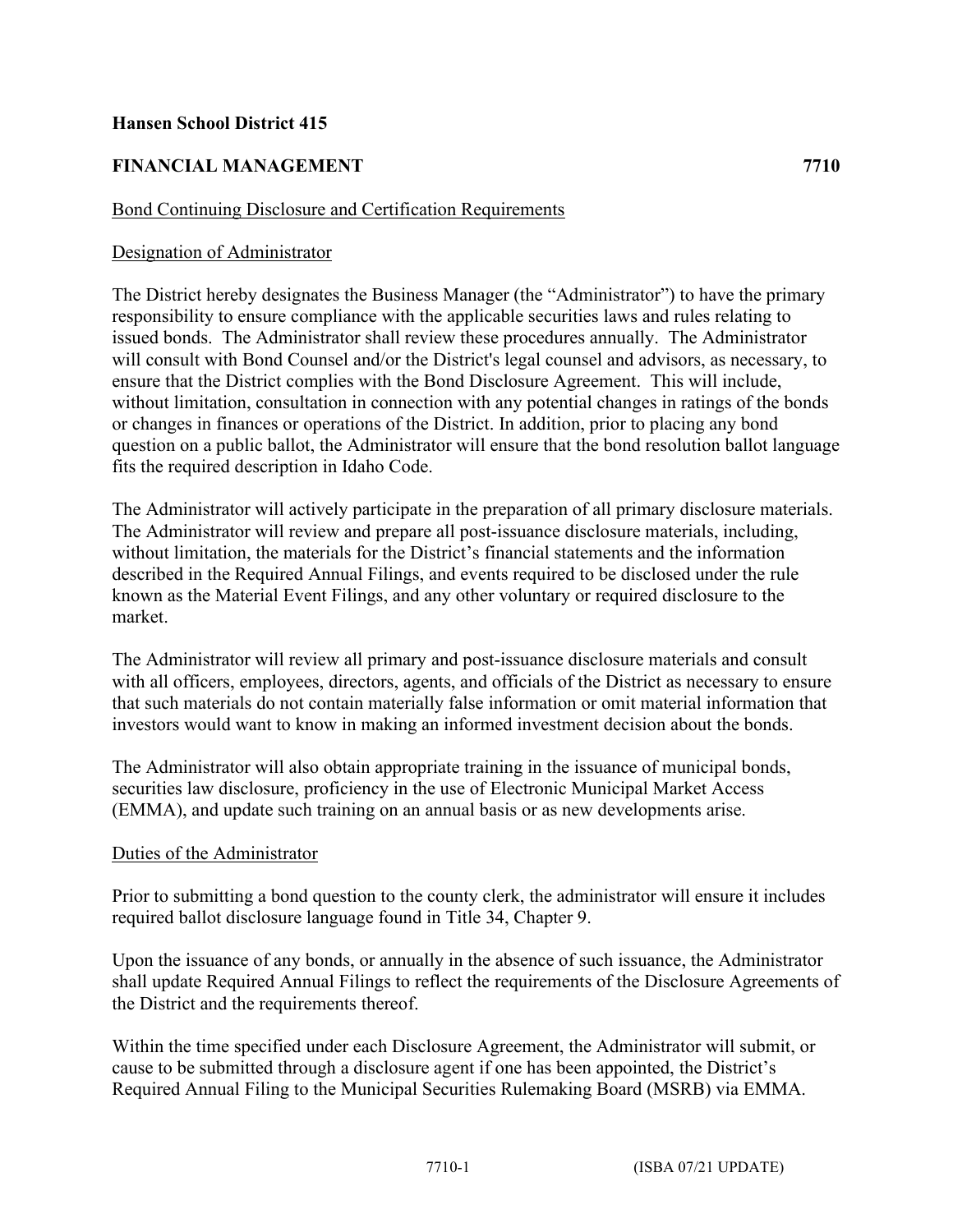Not more than five days after the submission of the Required Annual Filing to the MRSB, the Administrator shall provide to the Superintendent and the Board of Trustees written confirmation that the Annual Required Filing has been submitted and filed properly with the MSRB through EMMA. The Administrator shall independently verify by access to EMMA that the Required Annual Filing has been filed and properly appears on EMMA.

In the event that the Required Annual Filing is not completed in time to submit the Required Annual Filing to the MRSB through EMMA within the time specified, the Administrator will file a notice of occurrence of such event in accordance with the policy and procedures set forth below under "Reporting of Events," and in accordance with the Rule, and submit the Required Annual Filing as soon as it is available.

## Reporting of Events

The Administrator will make, or cause to be made through a disclosure agent if one has been appointed, all required Material Event Filings via EMMA consistent with the requirements of the Rule.

The occurrence of certain events, including payment defaults, requires a Material Event Filing without the need for a materiality determination (*i.e.* they are deemed material under the rule). These include:

- 1. Principal and interest payment delinquencies;
- 2. Unscheduled draws on debt service reserves reflecting financial difficulties;
- 3. Unscheduled draws on credit enhancements reflecting financial difficulties;
- 4. Substitution of credit or liquidity providers, or their failure to perform;
- 5. Adverse tax opinions, the issuance by the Internal Revenue Service of proposed or final determinations of taxability, Notices of Proposed Issue (IRS Form 5701-TEB) or other material notices or determinations with respect to the tax status of the security, or other material events affecting the tax status of the security. [**Note: A routine IRS audit is reportable because it could lead to an adverse tax opinion.]**
- 6. Defeasances;
- 7. Rating changes;
- 8. Bankruptcy, insolvency, receivership, or similar event of the obligated person;
- 9. Other events, such as non-payment related defaults, must be analyzed to determine if the event is material and if so, a Material Event Filing is required. The Administrator will consult with Bond Counsel regarding any questions as to whether an event has occurred and what filings are required. These include: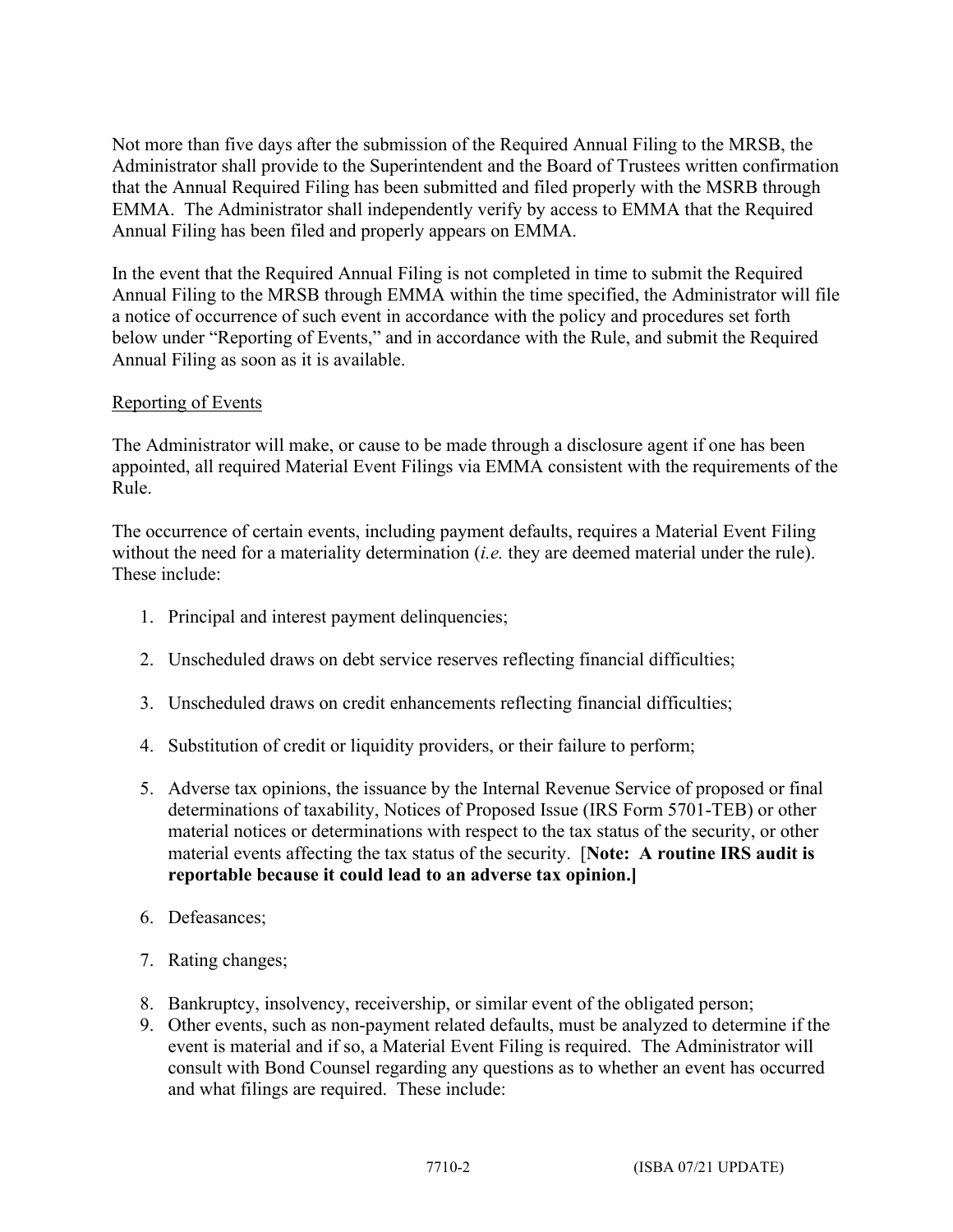- A. The consummation of a merger, consolidation, or acquisition involving an obligated person or the sale of all or substantially all of the assets of the obligated person, other than in the ordinary course of business, the entry into a definitive agreement to undertake such an action or the termination of a definitive agreement relating to any such actions, other than pursuant to its terms, if material.
- B. Nonpayment-related defaults, if material.
- C. Modifications to rights of security holders, if material.
- D. Bond calls, if material, and tender offers.
- E. Release, substitution or sale of property securing repayment of the securities, if material.
- F. Appointment of a successor or additional trustee or the change of name of a trustee, if material.

The Administrator shall establish appropriate procedures within the District such that officers and employees of the District who have access to material information of the kind that would be required to be disclosed under a Material Event Filing are aware of the requirements of the Disclosure Agreement, and that such officers and employees will report such events to the Administrator in a timely manner. As soon as the Administrator learns of the occurrence of an event that is either deemed material or that knowledge of such an event would be material under applicable securities law, the Administrator will prepare and file, or cause to be filed, in a timely manner not in excess of ten business days of the occurrence, a Material Event Filing via EMMA. Not more than five days after the submission of a Material Event Filing to the MRSB, the Administrator shall independently verify by access to EMMA that the Material Event Filing has been filed and properly appears on EMMA.

Nothing in a Disclosure Agreement prevents the District from making a voluntary filing with the MSRB of other material information in addition to the events that give rise to a Material Event Filing under the rule and the Disclosure Agreement.

#### Failure to File

In the event the Administrator fails to make any Required Annual Filing or Material Event Filing, the Administrator shall immediately notify the officer of the District to whom the Administrator reports of such failure to file and will cooperate fully to consider whether the District should engage a Disclosure Agent if one has not already been engaged, or take other action to ensure future filings are made on a timely basis.

#### Correspondence from Securities and Exchange Commission (SEC)